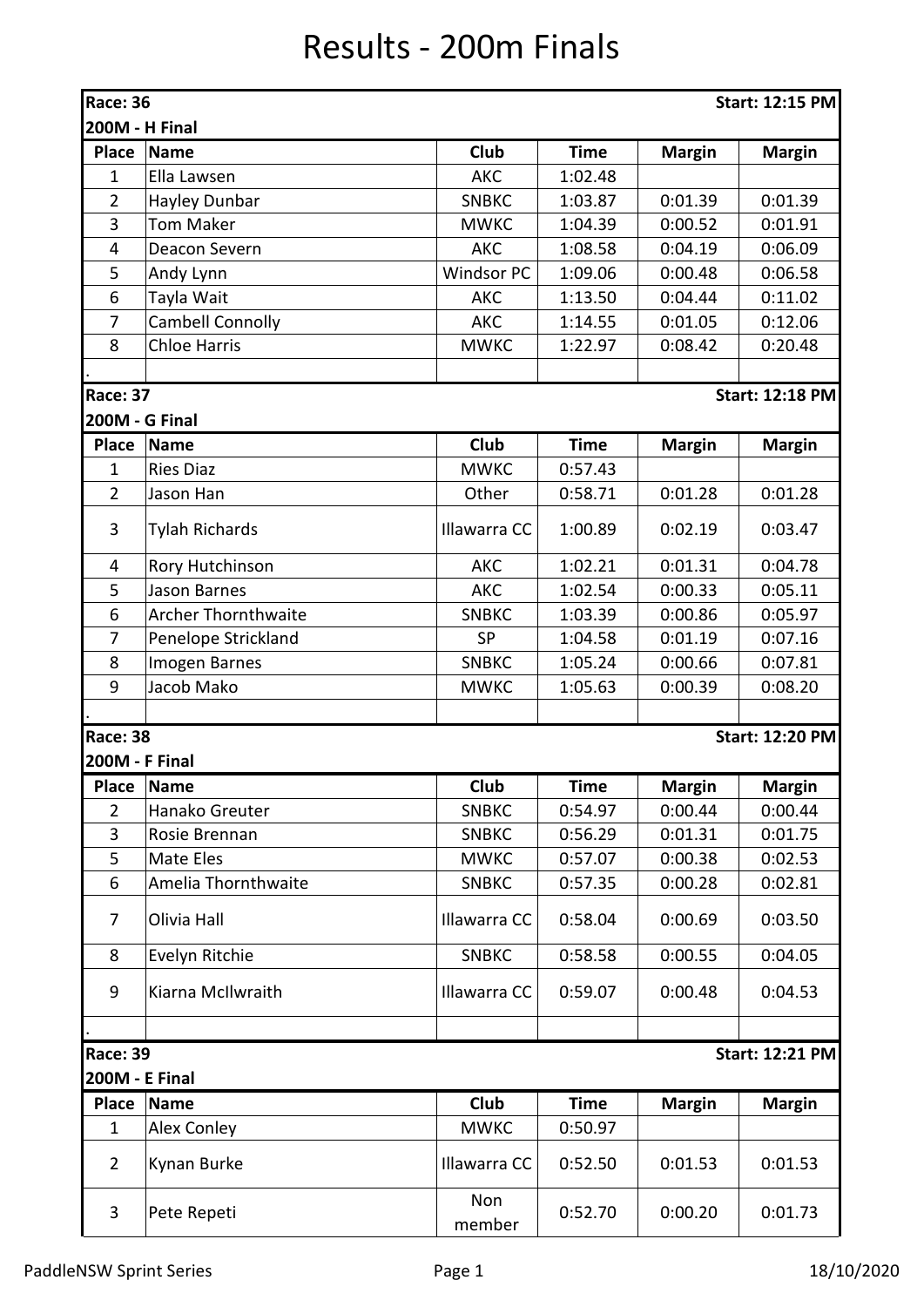## Results - 200m Finals

| 4                     | Sarah Locke                      | Illawarra CC                | 0:52.92            | 0:00.22            | 0:01.95                |  |  |  |
|-----------------------|----------------------------------|-----------------------------|--------------------|--------------------|------------------------|--|--|--|
| 5                     | Daniel Rupenovic                 | <b>SNBKC</b>                | 0:53.55            | 0:00.63            | 0:02.58                |  |  |  |
| 6                     | <b>Austin Dean</b>               | Illawarra CC                | 0:53.81            | 0:00.27            | 0:02.84                |  |  |  |
| $\overline{7}$        | Clea Jordi                       | <b>SNBKC</b>                | 0:54.14            | 0:00.33            | 0:03.17                |  |  |  |
| 8                     | Isabelle Rupenovic               | <b>SNBKC</b>                | 0:54.95            | 0:00.81            | 0:03.98                |  |  |  |
| 9                     | Zoe Shirdon                      | <b>SNBKC</b>                | 0:55.38            | 0:00.42            | 0:04.41                |  |  |  |
|                       |                                  |                             |                    |                    |                        |  |  |  |
| <b>Race: 40</b>       | <b>Start: 12:22 PM</b>           |                             |                    |                    |                        |  |  |  |
| <b>200M - D Final</b> |                                  |                             |                    |                    |                        |  |  |  |
| <b>Place</b>          | <b>Name</b>                      | Club                        | <b>Time</b>        | <b>Margin</b>      | <b>Margin</b>          |  |  |  |
| $\overline{2}$        | <b>Andras Eles</b>               | <b>MWKC</b>                 | 0:52.50            | 0:01.53            | 0:01.53                |  |  |  |
| 3                     | Freya Alston                     | <b>AKC</b>                  | 0:52.70            | 0:00.20            | 0:01.73                |  |  |  |
| 4                     | Natalia Drobot                   | <b>AKC</b>                  | 0:52.92            | 0:00.22            | 0:01.95                |  |  |  |
| 5                     | <b>Charles Kelly</b>             | <b>MWKC</b>                 | 0:53.55            | 0:00.63            | 0:02.58                |  |  |  |
| 6                     | <b>Brock Neall</b>               | Illawarra CC                | 0:53.81            | 0:00.27            | 0:02.84                |  |  |  |
| 7                     | Alexander Raikuna                | <b>SNBKC</b>                | 0:54.14            | 0:00.33            | 0:03.17                |  |  |  |
| 8                     | William Bryant                   | <b>MWKC</b>                 | 0:54.95            | 0:00.81            | 0:03.98                |  |  |  |
| 9                     | <b>Jason Barnes</b>              | <b>AKC</b>                  | 0:55.38            | 0:00.42            | 0:04.41                |  |  |  |
| 10                    | Daniel Sharkey                   | <b>SNBKC</b>                | 0:55.77            | 0:00.39            | 0:04.80                |  |  |  |
|                       |                                  |                             |                    |                    |                        |  |  |  |
|                       |                                  |                             |                    |                    |                        |  |  |  |
|                       |                                  |                             |                    |                    |                        |  |  |  |
| <b>Race: 41</b>       |                                  |                             |                    |                    | <b>Start: 12:27 PM</b> |  |  |  |
| <b>200M - C Final</b> |                                  |                             |                    |                    |                        |  |  |  |
| <b>Place</b>          | <b>Name</b>                      | Club                        | <b>Time</b>        | <b>Margin</b>      | <b>Margin</b>          |  |  |  |
| $\mathbf{1}$          | sam ruban                        | <b>MWKC</b>                 | 0:46.56            |                    |                        |  |  |  |
| $\overline{2}$        | Guy robinson                     | <b>SNBKC</b>                | 0:46.89            | 0:00.33            | 0:00.33                |  |  |  |
| 3<br>4                | Marcelo Cabezas<br>Jasmine Locke | <b>BGCC</b><br>Illawarra CC | 0:47.11<br>0:47.36 | 0:00.22<br>0:00.25 | 0:00.55<br>0:00.80     |  |  |  |
|                       |                                  |                             |                    |                    |                        |  |  |  |
| 5                     | Jacob Wilson                     | <b>SNBKC</b>                | 0:47.70            | 0:00.34            | 0:01.14                |  |  |  |
| 6                     | <b>Blake McKay</b>               | Illawarra CC                | 0:48.00            | 0:00.30            | 0:01.44                |  |  |  |
| 7                     | Laura Lee                        | <b>Windsor PC</b>           | 0:48.74            | 0:00.74            | 0:02.18                |  |  |  |
| 8                     | Chris Maker                      | <b>MWKC</b>                 | 0:48.99            | 0:00.25            | 0:02.43                |  |  |  |
| 9                     | Alisa van der Kwartel            | <b>SNBKC</b>                | 0:49.33            | 0:00.34            | 0:02.77                |  |  |  |
|                       |                                  |                             |                    |                    |                        |  |  |  |
| <b>Race: 42</b>       |                                  |                             |                    |                    | <b>Start: 12:29 PM</b> |  |  |  |
| <b>200M - B Final</b> |                                  |                             |                    |                    |                        |  |  |  |
| <b>Place</b>          | <b>Name</b>                      | Club                        | <b>Time</b>        | <b>Margin</b>      | <b>Margin</b>          |  |  |  |
| $\overline{2}$        | <b>Harrison Taurins</b>          | <b>SNBKC</b>                | 0:44.14            | 0:00.14            | 0:00.14                |  |  |  |
| $\overline{3}$        | Kailey Harlen                    | <b>SNBKC</b>                | 0:44.64            | 0:00.50            | 0:00.64                |  |  |  |
| 4                     | Sean Ryce                        | <b>SNBKC</b>                | 0:45.00            | 0:00.36            | 0:01.00                |  |  |  |
| 5                     | <b>Charles Heaton-Armstrong</b>  | <b>MWKC</b>                 | 0:45.50            | 0:00.50            | 0:01.50                |  |  |  |